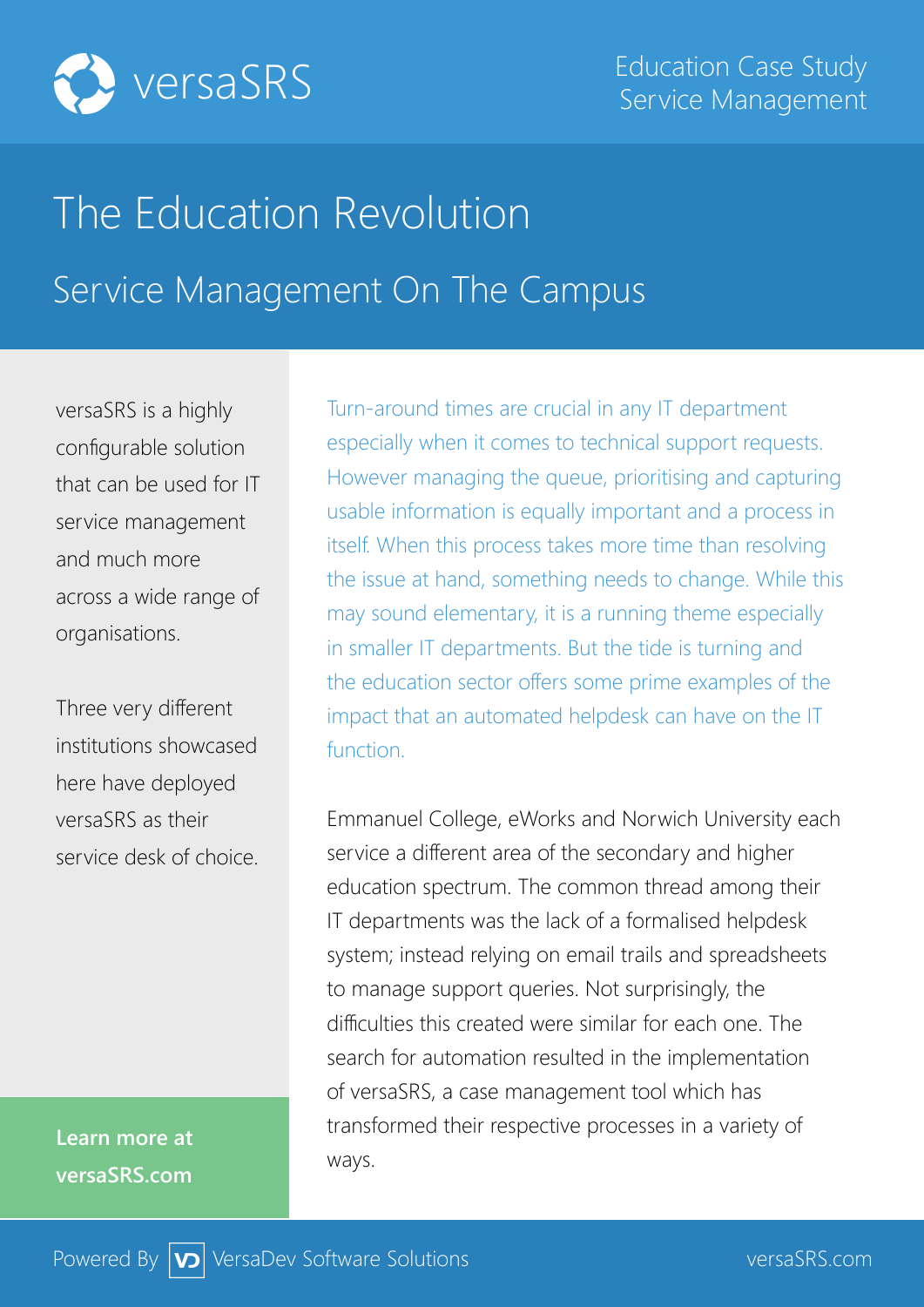

eWorks in Melbourne is a leading provider of e-learning products and services to the Vocational Education and Training (VET) sector. The delivery and support of leading-edge technologies is a key aspect of their operation. It relies on efficient and responsive IT technicians to track the details and support history of each client and resolve any issues as quickly as possible. Monitoring these queries originally involved spreadsheets which were not fit for purpose, according to Eric Kuncoro, Web Technology Consultant at eWorks.

## "It took more time to update the spreadsheet than doing the technical work itself", said Eric.

The impact of automation has removed these peripheral tasks, allowing them to concentrate on the core activity. From the client's perspective, this not only provides a speedier resolution but also gives visibility over the current status of their requests.

This has similarly contributed to the customer satisfaction experienced at Emmanuel College in Victoria since implementing versaSRS.

"College staff say that the turn-around for their requests is now quicker, and they now know where their requests are. versaSRS gives them a single point of contact", says Systems Manager, David Mitchell.

Emmanuel College's IT department services over 2000 staff and students across two campuses. Previously managing the queue of break/fix requests via email, spreadsheets and verbal communication gave them no means of keeping tabs on the work being carried out or preventing jobs from being duplicated.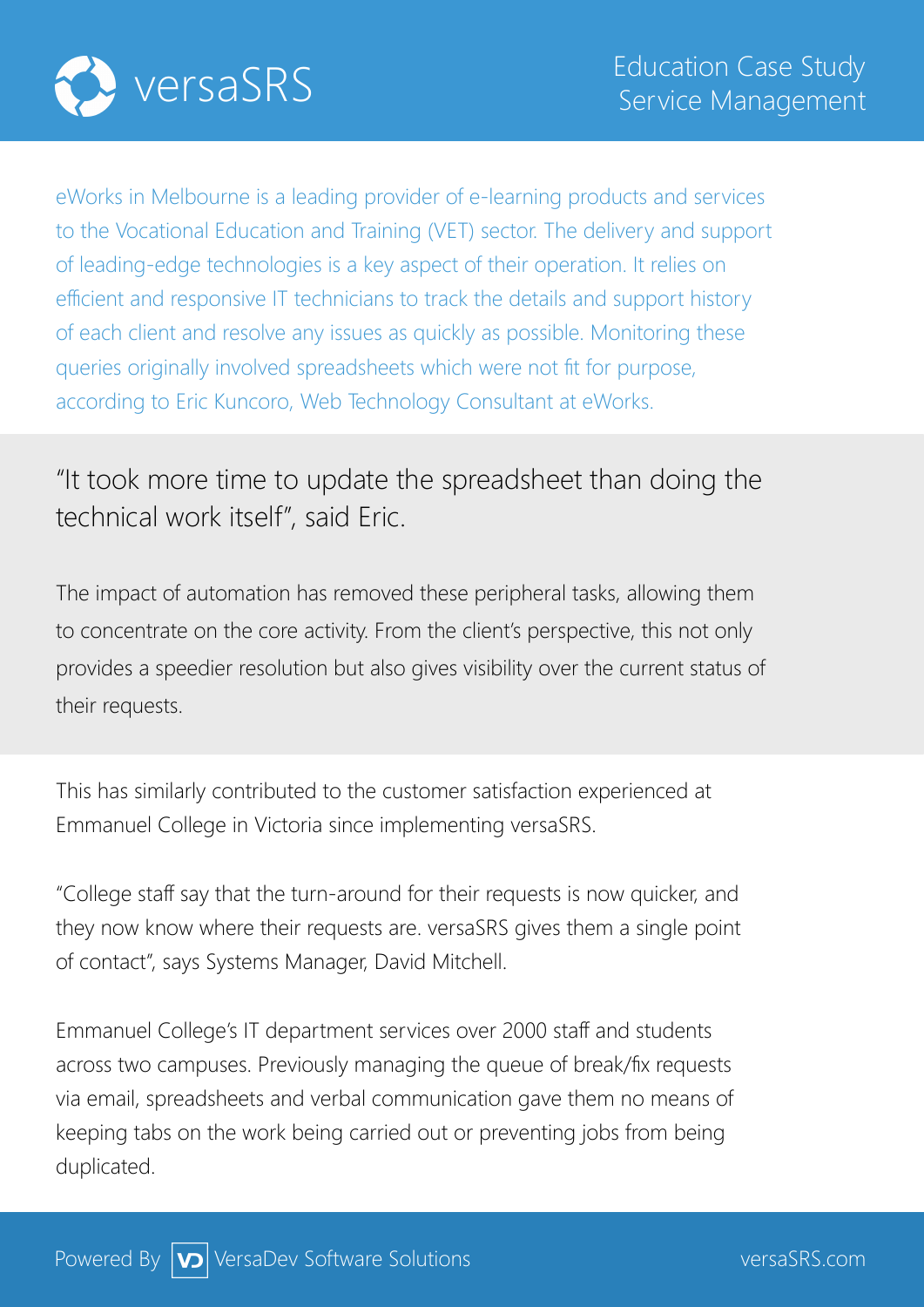

"versaSRS has streamlined our services. Everything is completed more quickly and we have minimised the duplication of work. Requests are not forgotten. Our technicians like it as they don't have to answer the phone as much as requests are logged using versaSRS", says David.

Having already used the software at the King David School where he worked previously, David knew that versaSRS was easy to use and quick to deploy.

"VersaSRS has made a considerable impact at the school, as expected, which is why the Business Manager has requested a second instance", says David.

This will be used for grounds maintenance to enable the school to allocate jobs to the staff at the start of each day. The versatility of the application is such that the college also use it to log other work they are involved in.

"For example, we manage the college's Reporting package software, our Parent Teach Online software and the Audio Visual department. By using versaSRS to log all requests for changes to classes, students or assessments for example, we have a complete, auditable record of changes made by our team. versaSRS provides us with a visibility we did not have previously", says David.